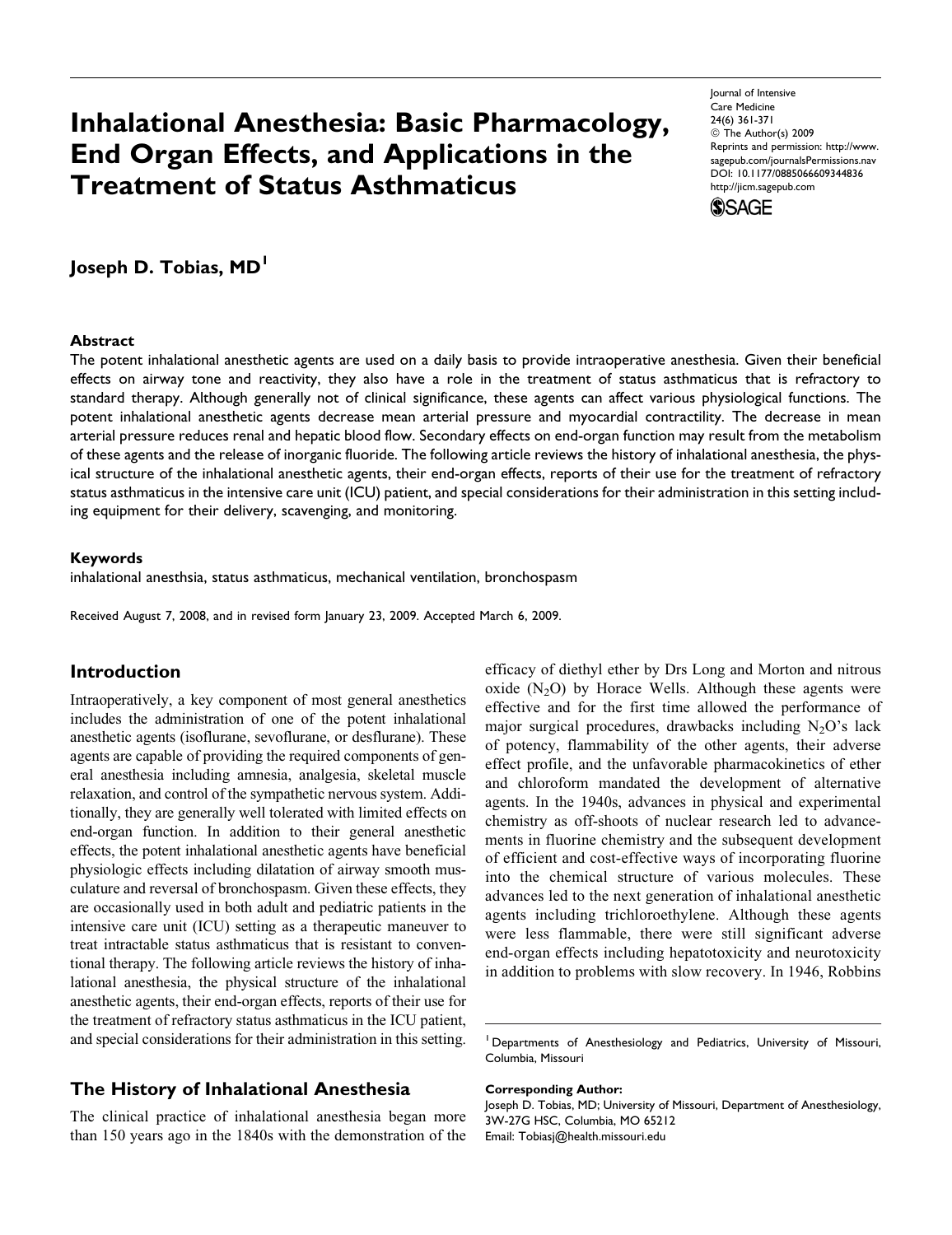reported the initial work with a series of fluorinated hydrocarbons that led to the eventual synthesis of agents with clinical applications.<sup>1,2</sup> Fluroxene (2,2,2-trifluoroethyl vinyl ether), a fluorinated hydrocarbon, was eventually synthesized in 1951 and became the first of the fluorinated hydrocarbons to be widely used in clinical practice. $3$  Despite having significant advantages over the original inhalational anesthetic agents, this agent was still not optimal. Its adverse effect profile including the potential to precipitate ventricular dysrhythmias, nausea and vomiting, and hepatotoxicity encouraged the ongoing search for better agents.<sup>4-6</sup>

Halothane, a halogenated alkane, was synthesized by Suckling in the United Kingdom in the early 1950s and introduced into clinical practice in  $1956$ . Its favorable properties including its non-flammability, favorable blood:gas partition coefficient, rapidity of onset during inhalation induction, bronchodilatory properties, relative cardiovascular stability, non-pungency, and decreased incidence of nausea and vomiting compared to its predecessors quickly led to its widespread use in general anesthetic practice. However, its potential to elicit an immune-mediated hepatotoxicity pushed the ongoing development of newer agents with less hepatotoxicity. The 1970s and 1980s saw significant work with the development of specific methyl-ethyl ethers in an attempt to replace halothane. The methyl-ethyl ethers were chosen over many other compounds as they were stable, non-flammable, and effective general anesthetic agents. The substitution of other halides with fluorine led to greater stability and lower tissue solubility. This work led to the development of the modern class of the potent inhalational anesthetic agents including enflurane, isoflurane, and eventually desflurane. The latter agents combined with the reintroduction of sevoflurane into clinical practice in the early 1990s comprise the currently used class of potent inhalational anesthetic agents.

## Basic Principles of Inhalational Anesthesia

#### Chemical Structure

The potent inhalational anesthetic agents can be divided into 2 chemical classes, alkanes and ethers (Figure 1). Halothane is an alkane (a 2-carbon chain) while enflurane, isoflurane, desflurane, and sevoflurane are ethers. The first 3 are substituted, methyl-ethyl ethers while sevoflurane is a methyl-isopropyl ether. Variations in the physical and chemical properties such as blood:gas solubility, blood:fat solubility, and potency of the ether compounds are controlled by the substitution of halides (fluoride or chlorine) instead of hydrogen atoms around the carbon molecules. All of the potent inhalational agents fall under the category of volatile liquids, meaning that they have the potential to transform into a vapor. This potential is termed the vapor pressure and varies from agent to agent (Tables 1 and 2). This is one of the previously mentioned physical properties that are determined by the halide substitution around the carbon atoms. Given the volatile nature of these compounds,



Figure 1. Chemical structures of nitrous oxide and the potent inhalational anesthetic agents. The potent inhalational anesthetic agents can be classified into 2 major groups: alkanes such as halothane and ethers. The ethers are further subdivided into methyl, ethyl ethers (isoflurane, desflurane, methoxyflurane, and enflurane) and methyl, isopropyl ethers (sevoflurane).

they can be delivered as a gas to the patient via a vaporizer that allows the adjustment of the inspired concentration of the agent. Given the differences in the vapor pressure among the different potent inhalational anesthetic agents; in the practice of modern anesthesia, there is a specific vaporizer for each of the inhalational anesthetic agent. These vaporizers are calibrated for the specific anesthetic agent. They are termed variable bypass vaporizers in that when the vaporizer is set in the  $0\%$  position, all of the gas flow is diverted around the vaporizer and therefore none of the agent is delivered. As the concentration is increased, part of the gas flow depending on the vapor pressure and the inspired concentration desired, is allowed to pass over the inhalational anesthetic agent. This gas flow equilibrates rapidly with the inhalational anesthetic agent and is then added to the gas flow that bypasses the vaporizer thereby delivering the concentration that is set on the vaporizer dial.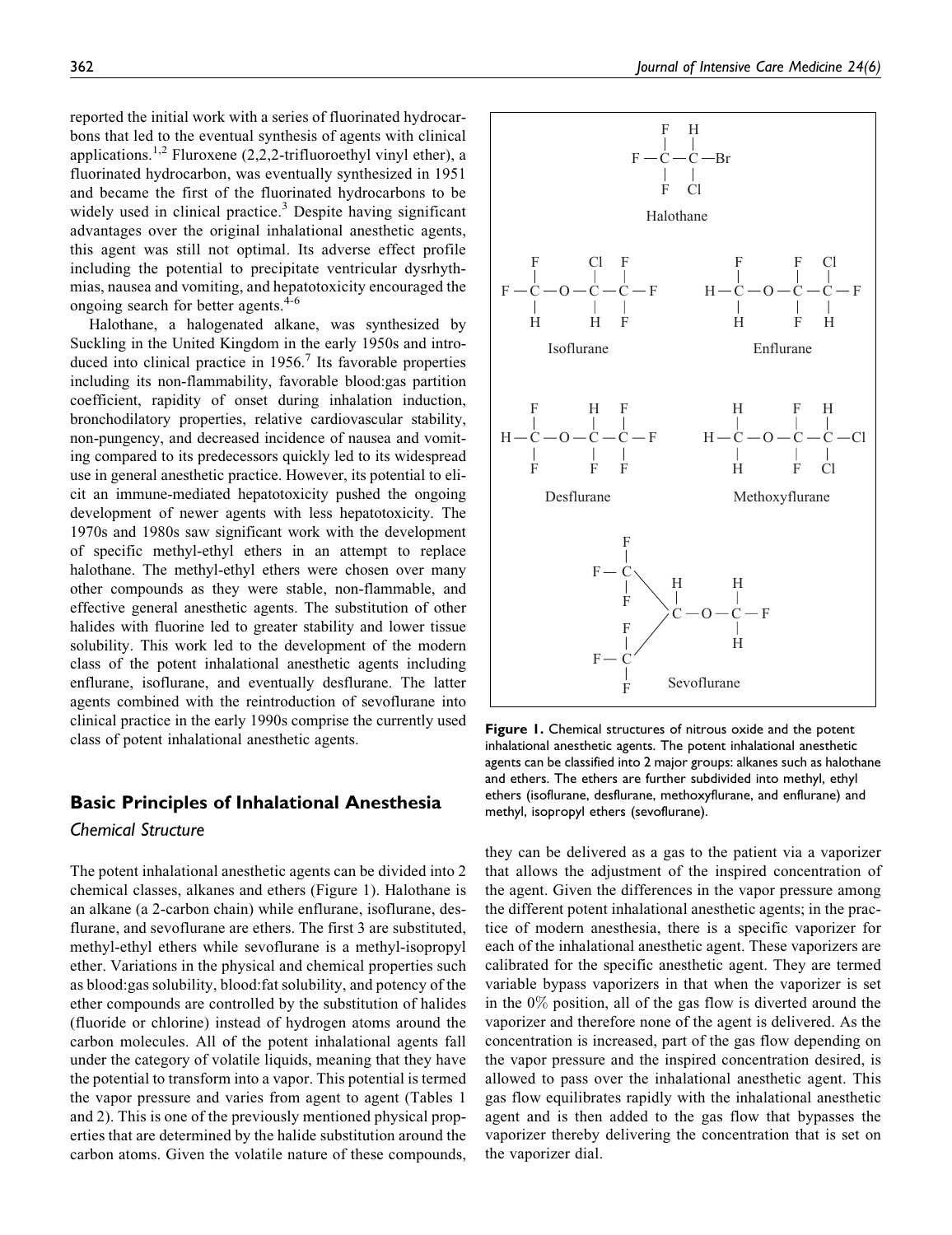|  |  |  |  | Table 1. Physical Properties of the Inhalational Anesthetic Agents |  |  |
|--|--|--|--|--------------------------------------------------------------------|--|--|
|--|--|--|--|--------------------------------------------------------------------|--|--|

| Inhalational anesthetic agent | Vapor pressure<br>(mm Hg $@$ 20 $°C$ ) | Blood:gas partition<br>coefficient $@37^{\circ}$ C | MAC (minimum<br>alveolar concentration) |
|-------------------------------|----------------------------------------|----------------------------------------------------|-----------------------------------------|
| Halothane                     | 243                                    | 2.54                                               | $0.76\%$                                |
| Enflurane                     | 175                                    | 1.91                                               | $1.7\%$                                 |
| Isoflurane                    | 238                                    | l.46                                               | $1.2\%$                                 |
| Sevoflurane                   | 160                                    | 0.69                                               | $2\%$                                   |
| Desflurane                    | 664                                    | 0.42                                               | $6\%$                                   |

| Property                                         | <b>Isoflurane</b>                                                    | Desflurane                                                                        | Sevoflurane                                                    |
|--------------------------------------------------|----------------------------------------------------------------------|-----------------------------------------------------------------------------------|----------------------------------------------------------------|
| ICU experience                                   | Significant                                                          | Limited                                                                           | Limited                                                        |
| Blood:gas partition<br>coefficient               | l.46                                                                 | 0.42                                                                              | 0.69                                                           |
| MAC                                              | $1.2\%$                                                              | $6\%$                                                                             | $2\%$                                                          |
| Onset                                            | Slow                                                                 | Rapid                                                                             | Rapid                                                          |
| Hemodynamic effects                              | Decreased SVR with reflex tachy-<br>cardia; increased cardiac output | Decreased SVR with reflex tachycardia;<br>increased cardiac output                | Decreased mean arterial pres-<br>sure and decreased heart rate |
| Stimulation of the<br>sympathetic nervous system | Minimal                                                              | Significant with high concentration or<br>rapid changes in inspired concentration | Minimal                                                        |
| Arrhythmogenicity                                | Limited                                                              | Limited                                                                           | Limited                                                        |
| Direct airway irritant<br>effects                | Moderate                                                             | Significant                                                                       | Minimal                                                        |
| Metabolism                                       | $0.2\%$                                                              | Less than $1\%$                                                                   | $5\% - 10\%$                                                   |
| Metabolic products                               | TFA                                                                  | TFA                                                                               | Compound A, fluoride                                           |
| Cost                                             | Low                                                                  | Moderate-high                                                                     | Moderate-high                                                  |

NOTES: MAC = minimum alveolar concentration;  $SVR =$  systemic vascular resistance; TFA = triflouroacetic acid.

#### Uptake and Distribution

As volatile liquids, one unique aspect of the potent inhalational anesthetic agents is their administration via the respiratory tract. The onset and duration of action are determined by what is known as the blood:gas solubility coefficient. This coefficient is a reflection of the solubility of these agents in the blood and describes how the anesthetic agent distributes or partitions itself between the blood and the alveoli (Table 1). An agent with a high blood:gas partition coefficient is highly soluble in the blood and will have a slower onset and longer duration of action than an agent with a low blood:gas solubility coefficient. With a low blood:gas solubility coefficient, less of the agent is dissolved in the blood and therefore less is carried away from the alveoli and the brain to the vessel-rich group. With a low blood:gas partition coefficient, the alveolar concentration increases rapidly. The end-capillary venous blood leaving the lungs equilibrates rapidly with the alveolar concentration of the agent. This blood enters the left atrium and becomes the arterial blood leaving the left ventricle. The arterial blood concentration rapidly equilibrates with the brain tissue to provide the anesthetic effect. Given this pattern of uptake and distribution, the increase in the alveolar concentration parallels the brain tissue concentration. Desflurane has the lowest blood:gas solubility coefficient and therefore the most rapid onset and offset, followed in order by sevoflurane, isoflurane, enflurane, and halothane (Table 1). Halothane and sevoflurane

are less irritating to the airway than the other agents (isoflurane, desflurane, and enflurane) and therefore are used for the inhalation induction of anesthesia in pediatric and adult patients when intravenous access is not available. Given its limited effects on myocardial contractility and lower blood:gas partition coefficient when compared with halothane, sevoflurane has become the preferred agent for the inhalational induction of anesthesia with halothane no longer manufactured in the United States.

## Potency (MAC)

Another feature that varies from agent to agent is their potency. When dealing with the inhalational anesthetic agents, potency is measured by minimum alveolar concentration (MAC). Minimum alveolar concentration is defined as the alveolar concentration of the agent (expressed as a percentage) that is required to prevent one-half of patients from moving in response to a surgical stimulus (Table 1). Obviously, intraoperatively it would be unacceptable for 50% of the patients to move in response to a surgical incision and therefore, greater than 1 MAC of an agent is used or other agents (opioids, propofol) that decrease MAC are combined with the inhalational anesthetic agents. The most potent agents have the lowest MAC. Halothane is the most potent with a MAC of 0.76%, followed by isoflurane (1.2%), enflurane (1.7%), sevoflurane (2%), and desflurane (6%). Medications (opioids,  $\alpha_2$ -adrenergic agonists,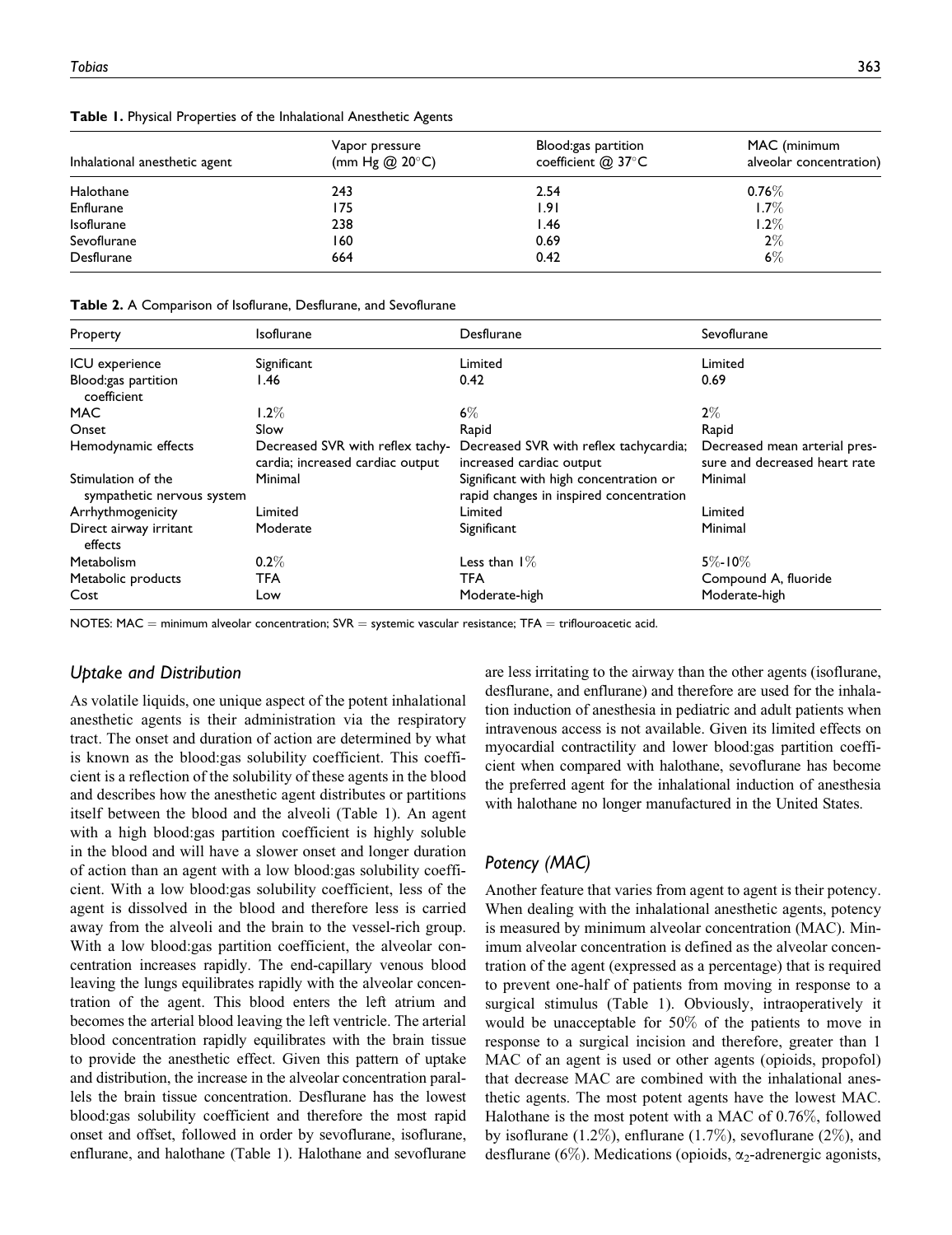benzodiazepines), associated conditions (pregnancy), comorbid disease processes (central nervous system [CNS] disorders), and age affect MAC. Minimum alveolar concentration is lower in preterm infants, increases in term infants, and then decreases slightly with advancing age, with a small bump or increase during puberty.<sup>8,9</sup> Although MAC is an important concept as it provides an estimation of the potency of the drug, when these agents are used in the treatment of status asthmaticus, the potent inhalational anesthetic agents are generally titrated based on the desired clinical response (bronchodilatation) rather than using MAC. Additionally, the inspired concentration may be started at a relatively high level (3-4 MAC) to rapidly obtain a high alveolar concentration and thereby achieve the desired clinical response. When used in the ICU setting or the operating room (OR), another term that may be used is MAC-hours. This describes not only the concentration of the agent that is delivered but also the duration of administration. For example, as the MAC of isoflurane is 1.2%, if one were to deliver 1.8%, this would be 1.5 MAC. If 1.8% isoflurane were delivered for 2 hours, this would equate to 3 MAC-hours or 1.5 MAC of the agent for 2 hours.

# End-Organ Effects

Although these agents are non-specific bronchodilators and generally effective in the treatment of bronchospasm, especially when used in high concentrations, adverse effects on other end-organs may occur and must be considered into the risk:benefit ratio when the decision is made to use these agents in the ICU setting.

## Central Nervous System Effects

The inhalational agents provide all of the prerequisites of a general anesthetic including sedation and amnesia. They cause a dose-related decrease in CNS activity, reduce the cerebral metabolic rate for oxygen, and depress electroencephalographic (EEG) activity. There is an initial decrease in the amplitude and frequency of the electroencephalograph (EEG) during the administration of sub-MAC concentrations that progresses to increasing periods of electrical silence (burst suppression) as the concentration is increased to 2-3 MAC. Given these effects, they are used everyday in ORs throughout the world and also occasionally to provide sedation during mechanical ventilation in the ICU setting.<sup>10-13</sup> Enflurane and sevoflurane can activate the EEG and produce EEG evidence of epileptiform activity at higher concentrations.<sup>14</sup> The EEG changes are also occasionally accompanied by clinical manifestations of seizure activity. These problems occur more commonly with hyperventilation and hypocarbia, generally occur only during the induction of anesthesia or with rapid increases in the alveolar concentration of the agent, and result in no clinical sequelae. All of the potent inhalational anesthetic agents increase cerebral blood flow (CBF) in a dose-dependent manner by cerebral vasodilatation and a reduction of cerebral vascular resistance. With altered intracranial compliance, these

changes can elevate intracranial pressure (ICP). The effect on ICP is least with isoflurane and can be blunted by hyperventilation and by limiting the concentration to  $1.0$  MAC.<sup>15,16</sup>

#### Cardiovascular System

The effects on hemodynamic function are also dose-related with a decrease of mean arterial pressure (MAP), myocardial contractility, and myocardial oxygen consumption. The decrease in MAP may also result in a reduction of renal and hepatic blood flow. The potential for these agents to depress cardiovascular function is illustrated by the fact that until its production ceased, halothane represented the number 1 cause of perioperative cardiac arrest in infants and children.<sup>17</sup> Changes in heart rate, cardiac output, and systemic vascular resistance vary from agent to agent. Isoflurane and desflurane result primarily in systemic vasodilatation that results in varying degrees of reflex tachycardia while a decrease in heart rate occurs with sevoflurane and halothane. A rapid increase in the inspired concentration of desflurane may stimulate the sympathetic nervous system, further increasing heart rate. As the primary hemodynamic effects of isoflurane and desflurane are peripheral vasodilatation, there is a decrease in afterload that increases cardiac output as opposed to the decrease in cardiac output that occurs with sevoflurane, halothane, or enflurane. Reflex tachycardia can increase myocardial oxygen demand while vasodilatation may lower diastolic blood pressure, thereby reducing myocardial perfusion pressure. It has also been suggested that coronary vasodilatation related to isoflurane may result in a coronary steal phenomenon in patients with areas of fixed coronary stenosis. These effects may lead to an imbalance in the myocardial oxygen delivery:demand ratio in susceptible patients. Therefore, in the ICU setting, isoflurane and desflurane should be used cautiously in patients at risk for myocardial ischemia or in patients who are unable to tolerate tachycardia and a decrease in systemic vascular resistance. A separate concern exists with halothane related to its alkane structure as it can sensitize the myocardium to the arrhythmogenic effects of catecholamines. These issues are of particular concern when combined with other predisposing factors including hypercarbia, other medications (aminophylline), or high circulating catecholamine levels.

#### Respiratory System

The potent inhalational anesthetic agents result in a doserelated depression of respiratory function. As with the hemodynamic effects, these are modified by the coadministration of other medications and associated comorbid diseases. With increasing anesthetic depth, there is a progressive decrease in alveolar ventilation mediated by a reduction of tidal volume. This results in an increase in  $P_{\text{aCO}_2}$  during spontaneous ventilation. The inhalational anesthetic agents also inhibit the normal ventilatory responses to hypercarbia and hypoxia by a rightward shift of the response curves. Oxygenation may be further affected by inhibition of hypoxic pulmonary vasoconstriction.<sup>18</sup> Beneficial airway effects including bronchodilatation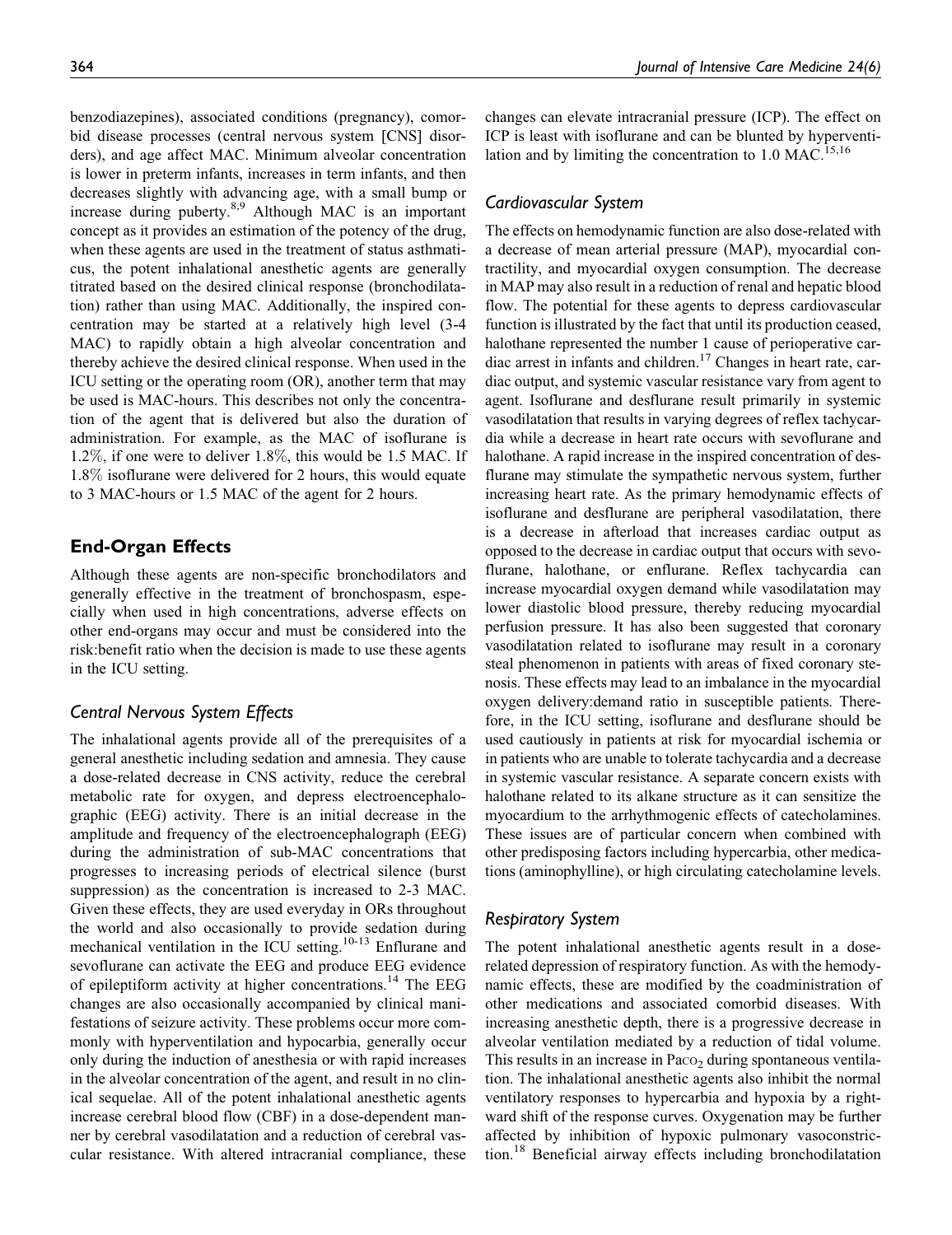make them effective for the treatment of refractory status asthmaticus. Postulated mechanisms include  $\beta$ -adrenergic receptor stimulation, direct relaxation of bronchial smooth muscle, inhibition of the release of bronchoactive mediators, antagonism of the effects of histamine and/or methacholine, or depression of vagally-mediated reflexes.<sup>19,20</sup> More recently, it has been suggested that the potent inhalational anesthetic agents may result in bronchodilatation via an epithelial-dependent mechanism that involves either nitric oxide or a member of the prostanoid family.<sup>21,22</sup> The end result of these effects is the decreased availability of cytosolic calcium or decreased binding of calcium to regulatory proteins resulting in smooth muscle relaxation. In an animal model of chronic allergic asthma, the beneficial effects of sevoflurane on airway resistance and compliance relate not only to changes at the airway level but also in the lung periphery. $2<sup>3</sup>$  Although the bronchodilatory properties are shared by all of the potent inhalational anesthetic agents, they may be greatest with halothane while desflurane's bronchodilatory effects may be inadequate to compensate for its direct irritant effects on the airway.<sup>24,25</sup>

## Hepatic Effects

As with any medication, the potential for adverse effects must consider not only the parent compound, but also the metabolic products. For the potent inhalational anesthetic agents, metabolic fate is determined by their chemical structure. Metabolism of these agents is mediated by the hepatic  $P_{450}$  system. In all, 15% to 20% of halothane is metabolized compared to 5% to 10% of sevoflurane, 2% to 3% of enflurane, 0.2% of isoflurane, and less than  $0.1\%$  of desflurane. Hepatotoxicity related to an immune-mediated reaction is most commonly encountered following exposure to halothane, given its greater degree of metabolism, but has also been reported with enflurane, isoflurane, or desflurane. $26-28$  Hepatotoxicity is related to an immune-mediated hepatitis from the metabolic product, trifluroacetic acid (TFA). Trifluroacetic acid acts as a hapten, binding to hepatocytes and thereby incites an immune reaction. Although 5% to 10% of sevoflurane is metabolized, its metabolic pathway is different from the other agents and does not result in the production of TFA and thereby does not cause an immune-mediated hepatitis.<sup>29</sup>

The hepatotoxicity may present as either a mild or a fulminant form. As hepatic injury is more common with halothane than with the other 3 agents (enflurane, isoflurane, and desflurane), the majority of the literature and data regarding hepatoxicity of inhalational anesthesia relates to halothane. It is not known if these data can be universally applied to the other 3 agents. Mild injury affects 20% of adults who receive halothane while the fulminant form (halothane hepatitis) occurs in 1 of every 10 000 adult patients. The fulminant form manifests as massive hepatic necrosis that has a mortality rate of 50% to 75%. Up to 95% of the patients who develop the fulminant form have had a prior exposure to halothane. The most important risk factor for anesthesia-induced hepatotoxicity is prior anesthetic exposure. Other risk factors include female

Tobias 365

gender, middle age, obesity, and the ingestion of medications or toxins (chronic ethanol ingestion), which stimulate the hepatic microsomal enzymes. Given these concerns, halothane is not recommended for adult use but had been a popular agent for inhalation induction in pediatric anesthesia given its lack of airway pungency and because halothane hepatitis is rare in children  $(1/200 000)^{30}$  When concerns arise regarding the presence of hepatotoxicity related to one of the potent inhalational anesthetic agents, serum can be sent to specialized centers to determine the presence of antibodies against TFA.

#### Renal Effects

The potent inhalational anesthetic agents also have the potential for nephrotoxicity related either to release of fluoride during metabolism of the parent compound or from the metabolic byproducts. Issues related to fluoride are most prominent with enflurane as it has the greatest fluoride content and also undergoes significant metabolism (2% to 3%). Plasma fluoride concentrations and therefore the risks of toxicity also relate to the duration of administration.<sup>31,32</sup> The renal effects of plasma fluoride concentrations  $\geq 50 \mu$ mol/L include a decreased glomerular filtration rate and renal tubular resistance to vasopressin resulting in nephrogenic diabetes insipidus. Fluoride issues are not present with isoflurane and desflurane given the low fluoride content and their limited metabolism. Theoretical concerns exist with sevoflurane anesthesia not only because of the release of fluoride during metabolism but also because of the production of a vinyl ether known as compound A. Although high levels of serum fluoride have been demonstrated with the prolonged intraoperative administration of sevoflurane, clinical signs of nephrotoxicity are rare. This is postulated to be the result of the low blood:gas partition coefficient of sevoflurane and its rapid elimination from the body as well as the fact that sevoflurane does not undergo primary renal metabolism and therefore there is no local renal release of fluoride.

Compound A is produced during the metabolism of sevoflurane and its interaction with the  $CO<sub>2</sub>$  absorbent (soda lime) of the anesthesia machine.<sup>33,34</sup> The safe concentration of compound A is unknown in humans as is the mechanism of renal injury.<sup>35</sup> Compound A concentrations are increased by a high inspired concentration of sevoflurane, low fresh gas flows, increasing temperatures, decreased water content of the  $CO<sub>2</sub>$  absorbent, and high concentrations of potassium or sodium hydroxides in the  $CO<sub>2</sub>$  absorbent. To date, there are no data regarding compound A concentrations during the prolonged administration of sevoflurane in the ICU setting. However, given that  $CO<sub>2</sub>$  absorbers are not generally used when the potent inhalational anesthetic agents are administered in the ICU setting (see below), this may limit the concerns regarding compound A.

#### Miscellaneous Issues

The potent inhalational anesthetic agents are triggering agents for malignant hyperthermia, a rare although potentially fatal inherited disorder of muscle metabolism. Additional concerns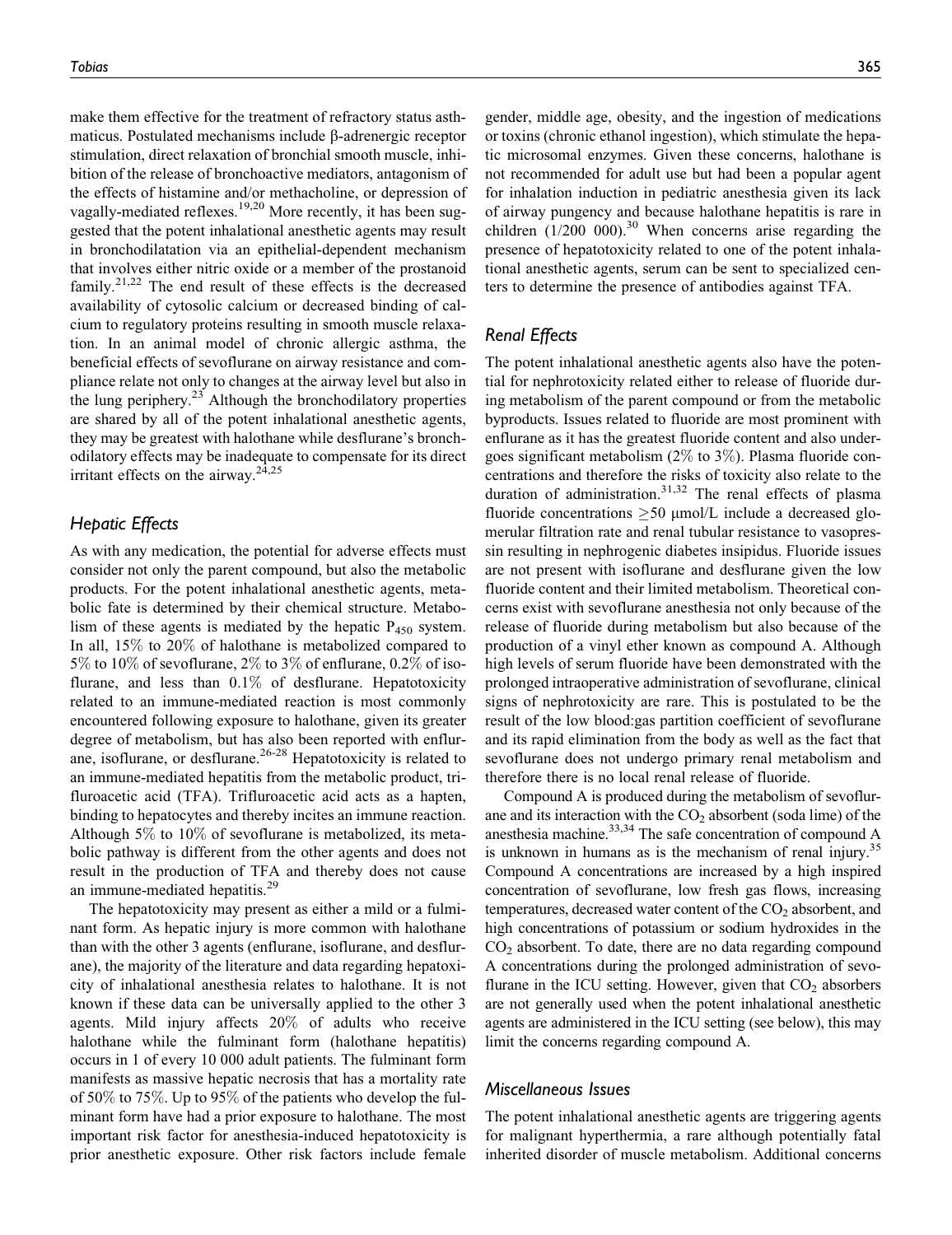include cost issues and alterations of the metabolism of other medications. Aside from the specialized equipment for delivery, scavenging, and monitoring of the agent (see below), the daily cost for the agent itself can range from US \$50 to \$150 per day depending on the inspired concentration, the size of the patient, and the fresh gas flow rate through the ventilator. The potent inhalational agents alter hepatic blood flow and may impact the metabolism of several medications including local anesthetic agents, lidocaine, ?-adrenergic antagonist, and benzodiazepines.<sup>36</sup> They also depress neuromuscular activity and enhance the effect of the neuromuscular blocking agents.

# Applications in the Treatment of Status **Asthmaticus**

#### Status Asthmaticus (Adult Patients)

Reports of the treatment of status asthmaticus with general anesthetic agents including tribomethanol, cyclopropane, and ether first appeared in the  $1930s$ .<sup>37-39</sup> These reports were followed in the late 1970s and early 1980s by the initial reports of the use of halothane for the treatment of adults requiring mechanical ventilation for refractory status asthmaticus.<sup>40-43</sup> In 1984, Schwartz et al reported the successful use of halothane to treat refractory status asthmaticus in 2 adult patients. $43$  The first patient was a 32-year-old woman with status asthmaticus precipitated by a preceding viral illness. The bronchospasm failed to improve despite treatment with an inhaled  $\beta$ -adrenergic agonist, subcutaneous epinephrine and terbutaline, intravenous aminophylline, hydrocortisone, and endotracheal intubation and mechanical ventilation. After mechanical ventilation, her arterial blood gases (ABG) deteriorated to a pH of 7.17 and a Paco<sub>2</sub> of 58 mm Hg and she required an inspired oxygen concentration (FiO2) of 0.9 to maintain adequate arterial oxygenation. Halothane was subsequently administered in an inspired concentration of 0.3% to 0.5% and within 30 minutes, there was an improvement in her bronchospasm as manifested by a decreased peak inflating pressure (data not given), decreased wheezing, and improved air exchange. Follow-up ABG analysis revealed a decreasing Paco<sub>2</sub> to 43 mm Hg and then 34 mm Hg over the next 90 minutes. The halothane was discontinued and her trachea was extubated within 24 hours. The second patient was a 24-year-old man with status asthmaticus who failed to respond to subcutaneous epinephrine and terbutaline, an inhaled ß-adrenergic agonist, and aminophylline. An initial ABG revealed pH  $6.94$ , Pa $\cos$  123 mm Hg, and Pa $\cos$  61 mm Hg. His trachea was intubated and mechanical ventilation initiated. Despite this, his bronchospasm persisted and 1 hour following endotracheal intubation, halothane was administered (concentration not specified). There was a rapid improvement with decreased peak inflating pressures (PIP), improved air exchange on clinical examination, and improved ABGs. His trachea was extubated after 45 minutes of halothane.

Two groups of investigators have presented larger case series with the use of halothane for the treatment of status

asthmasticus.44,45 Rosseell et al retrospectively reviewed their experience over a 3-year period and reported the outcome of 5 patients who received halothane. $44$  Prior to the use of halothane, the patients had received standardized therapy that included methylprednisolone, aminophylline, sympathomimetic agents, and sodium bicarbonate. A total of 22 patients required endotracheal intubation, 5 of whom received halothane in a concentration varying from 0.2% to 1.5%. The 5 patients who received halothane had a marked reduction in PIP and improvements in resistance within 30 to 60 minutes. One patient had multiple premature ventricular contractions that required a lidocaine infusion and 3 patients required dopamine  $(2-10 \mu g/kg$  per minute) to treat hypotension. There was a moderate increase in hepatocellular enzymes without jaundice in 3 patients. One of the patients died after the halothane was discontinued. This patient had required cardiopulmonary resuscitation prior to admission to the ICU. At the time of his death, the patient's respiratory status was stable, but he developed ventricular fibrillation and could not be resuscitated.

Saulinier et al collected respiratory and hemodynamic data before and 30 minutes after the administration of 1% halothane to 12 adults receiving standard therapy including mechanical ventilation for status asthmaticus.45 During the administration of halothane, no other therapeutic interventions were added or adjusted. Respiratory data demonstrated improved compliance and resistance as manifested by a decrease in PIP from 55  $\pm$  8.4 to 47  $\pm$  7.9 cm H<sub>2</sub>O (P < .001), decreased deadspace with a decrease in the  $V_D/V_T$  ratio from 0.77  $\pm$  0.087 to 0.72  $\pm$  0.089% ( $p < .005$ ), increased pH from 7.21  $\pm$  0.09 to 7.25  $\pm$  0.086 (P < .001), decreased Paco<sub>2</sub> from 82  $\pm$  24.8 to 73  $\pm$ 20.8 mm Hg ( $P < .001$ ). No change in oxygenation was noted (Pao<sub>2</sub> 145  $\pm$  65.5 vs 146  $\pm$  57.8 mm Hg). Hemodynamic data revealed statistically significant decreases in mean arterial pressure (94  $\pm$  22.8 to 76  $\pm$  12.7 mm Hg), heart rate, right atrial pressure, mean pulmonary artery pressure, and wedge pressure. No change was noted in cardiac index, systolic stroke index, systemic vascular resistance, and left ventricular stroke work index.

Two anecdotal reports regarding the use of halothane for status asthmaticus stand out as somewhat different from the rest.<sup>42,46</sup> Raine et al reported the successful use of halothane to treat status asthmaticus precipitated by the administration of the  $\beta$ -adrenergic antagonist, nadolol.<sup>42</sup> As opposed to other reports that describe the use of halothane with endotracheal intubation and mechanical ventilation, Padkin et al described the successful administration of a subanesthetic dose of halothane using a close-fitting face mask during spontaneous ventilation.<sup>46</sup> The authors suggested that the use of halothane avoided the need for endotracheal intubation and mechanical ventilation.

With the introduction of the methyl-ethyl ether class of potent inhalational anesthetic agents (isoflurane and enflurane) into anesthetic practice, their use in the ICU in the treatment of status asthmaticus also began. The interest in their use in this setting was encouraged by concerns regarding the potential deleterious physiologic effects of halothane including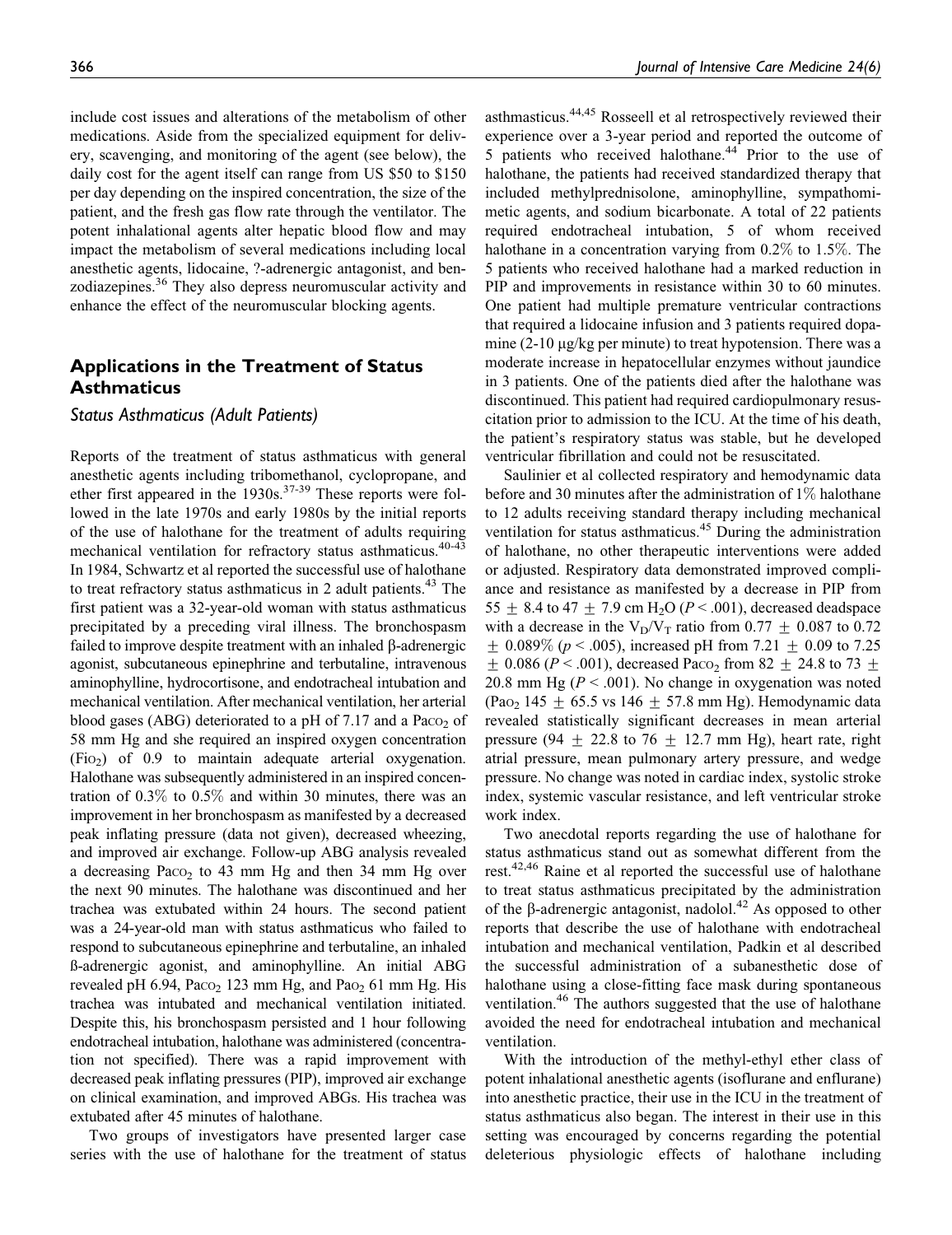myocardial depression and provocation of arrhythmias.<sup>43</sup> General efficacy in the treatment of status asthmaticus with a limited adverse effect profile was reported with these agents in isolated case reports involving 1 or 2 patients. $47-51$  Of note in these reports is that 1 patient who failed to respond to enflurane subsequently responded to halothane.<sup>50</sup> In this same patient, in addition to issues related to the arrhythmogenic effects of halothane, a metabolic encephalopathy related to increased bromide levels from halothane metabolism was also noted. In a similar case report, Parnass et al noted what they called a partial response to enflurane and therefore switched to isoflurane.<sup>49</sup> Within 30 minutes of administering enflurane, they noted a decrease in the resistance to mechanical ventilation with a decrease in the PIP from 60-70 to 38 cm  $H<sub>2</sub>O$  and improvement in ABG values. However, no further improvement was noted over the next hour and the patient was switched to 1% isoflurane. Fifteen minutes later, they noted a decrease in the PIP to 27 cm  $H_2O$  and cessation of wheezing.

#### Status Asthmaticus (Pediatric Patients)

As with the adult population, the reports regarding the use of the potent inhalational anesthetic agents for the treatment of refractory status asthmaticus in infants and children are generally anecdotal, including the use of either halothane or isoflurane.<sup>52-57</sup> As part of a cohort of 10 patients who received isoflurane for sedation during mechanical ventilation, Arnold et al reported that 4 of the patients received isoflurane not only for sedation, but also for bronchodilatation in the treatment of status asthmaticus.<sup>58</sup> No additional details regarding the effects of isoflurane on airway compliance and resistance were provided. However, details regarding potential adverse effects can be obtained from their series, which outlined the prolonged administration of isoflurane to 10 pediatric patients, ranging in age from 3 weeks to 19 years. The duration of isoflurane administration ranged from 29 to 769 hours ( $245 + 225$  hours) and the MAC-hours ranged from 13 to 497 (131  $\pm$  154 MAChours). There were no differences in blood urea nitrogen, serum creatinine, osmolality, bilirubin, and alanine aminotransferase when comparing time 0 and 96 hours in the 5 patients who received isoflurane for at least 96 MAC-hours. The plasma fluoride concentration directly correlated with the duration of isoflurane administration. The peak concentration averaged 11.0  $\pm$  6.4 µmol/L with a high value of 26.1 µmol/L after 441 MAC-hours of isoflurane. One patient developed hemodynamic instability that responded to fluid administration. Five patients, who had received greater than 70 MAC-hours of isoflurane, developed agitation and non-purposeful movements after its discontinuation, thereby suggesting the potential for tolerance and withdrawal phenomenon with these agents. The same authors subsequently reported a case of tolerance to isoflurane in a 4-year-old who received isoflurane for sedation during mechanical ventilation while other authors have reported similar withdrawal phenomena.<sup>59-62</sup>

Wheeler et al presented the largest case series regarding the use of the potent inhalational anesthetic agents in the treatment of status asthmaticus in infants and children.<sup>63</sup> When conventional therapy for status asthmaticus failed or was associated with adverse effects, isoflurane was administered to 6 patients ranging in age from 14 months to 15 years. In all 6 patients, there was a decreased PIP, increased pH, and decreased Paco. The authors also presented their protocol for the use of isoflurane in this scenario with entry criteria that included patients who were intubated and mechanically ventilated with status asthmaticus with a PIP  $\geq$  40 cm H<sub>2</sub>O and who had failed therapy with intravenous corticosteroids, magnesium, anticholinergic agents, and terbutaline at  $\geq 5 \mu g/kg$  per minute. They used a Servo 900D ventilator with an attached vaporizer to deliver therapy starting at an inspired concentration of  $1\%$  to  $2\%$  and adjusting this by 0.1% every 5 to 10 minutes with the goal of achieving adequate ventilation with a PIP  $\leq$  35 cm H<sub>2</sub>O. They also recommended discontinuing neuromuscular blocking agents and intravenous sedatives once the isoflurane concentration is at 1%. Other therapies for status asthmaticus were continued. Recommended monitoring included an end-tidal  $CO<sub>2</sub>$ device, central venous and arterial catheters, and consideration of the use of in-line monitoring of the isoflurane concentration.

The latest addition to the potent inhalational anesthetic class of drugs are desflurane and sevoflurane. Unlike the other agents, sevoflurane is a substituted methyl, isopropyl ether. Given its rapid onset, limited airway pungency, and limited effects on hemodynamic function, it has replaced halothane as the drug of choice for the inhalational induction of anesthesia. Recently, Watanabe et al. reported the use of sevoflurane to treat status asthmaticus in a 3-month-old boy.<sup>64</sup> Following an examination of the airway in the OR, which revealed mild laryngomalacia, the patient's trachea was extubated. He immediately developed severe bronchospasm and required reintubation and postoperative mechanical ventilation. The following day, conventional therapies including aminophylline, hydrocortisone, inhaled β-adrenergic agonists failed, and there was an increase in the PIP to 50 to 60 cm  $H<sub>2</sub>O$  and a decrease in the oxygen saturation to 60%. Therapy with sevoflurane was initiated, which resulted in improvements in his resistance and compliance. However, attempts to wean the sevoflurane resulted in a deterioration in his condition. After 94 hours of therapy, it was possible to wean the patient from sevoflurane. During therapy, a mild increase in hepatic enzymes was noted. A serum fluoride concentration on day  $3$  was 24.2  $\mu$ mol/L.

## Special Aspects of Delivery in the ICU Setting

The administration of the potent inhalational anesthetic agents in the ICU setting can be fraught with logistical problems. For a full discussion of these issues, delivery techniques, scavenging, and monitoring, the reader is referred to the recent review by Tobias.<sup>65</sup> Although ORs have the equipment needed for the delivery of the potent inhalational anesthetic agents, it is generally neither feasible to move such critically ill patients nor to occupy an OR for a prolonged period of time with an ICU patient. In addition to the technical aspects of delivering and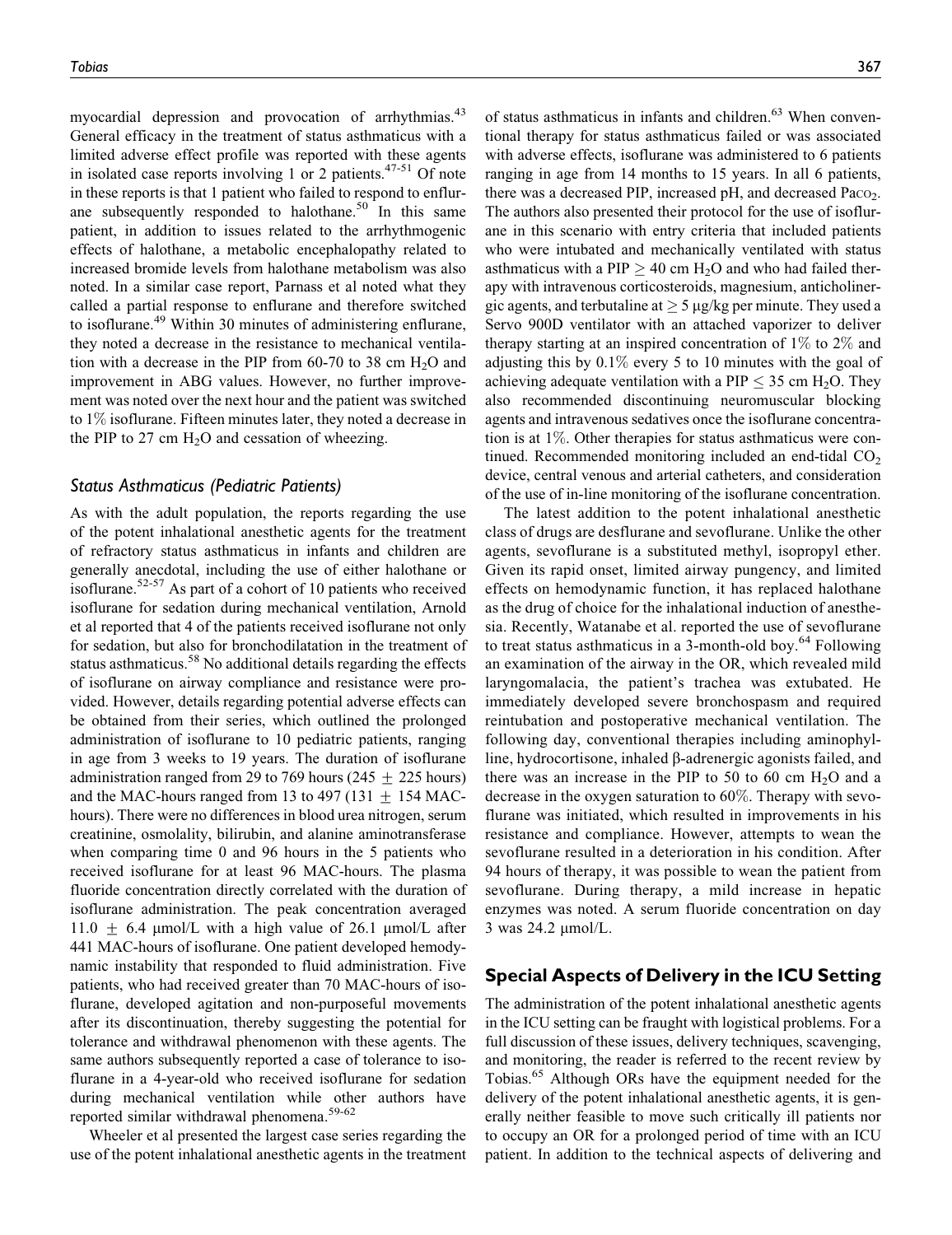scavenging these agents, as these agents are considered general anesthetic agents, one must also investigate hospital and state physician and nursing regulations regarding who is allowed to administer and monitor these agents. It is generally recommended that a formal hospital policy be developed, which outline such issues prior to the use of the potent inhalational anesthetic agents in the ICU setting.

## Delivery Techniques

In general, the options include bringing an OR anesthesia machine into the ICU or modifying an ICU ventilator to accommodate the vaporizer. Although a standard anesthesia machine provides a quick, easy, and effective means of delivering the inhalational anesthetic agent, there are significant limitations of the ventilators on these machines and they may not have the capabilities and options that are present on ICU ventilators. Given these concerns, techniques have been developed to allow for the use of the inhalational anesthetic agents with standard ICU ventilators. Options include the use of a draw-over vaporizer placed into the inspiratory limb of the ventilatory, delivery of the anesthetic gases from a vaporizer into the inspiratory limb, addition of the vaporizer gas flow into the low pressure inlet of a Servo 900C ventilator, or configuration of the Servo 900C to hold a vaporizer in-line distal to the oxygen blender. Draw-over vaporizers add the anesthetic agent to the gas (generally air), which is drawn through the vaporizer by the patient's own spontaneous inspiratory effort. These vaporizers are used in emergency situations or areas where there is no availability of pressurized gases. McIndoe et al evaluated the efficacy of two of these vaporizers (The Ohmeda TEC, Ohmeda, United Kingdom, and the Oxford Miniature Vaporizer, Penlon Ltd, United Kingdom) when placed in the inspiratory limb of the ICU ventilator circuit so that the entire tidal breath passed through the vaporizer.<sup>66</sup> The Ohmeda TEC delivered a predictable concentration only when the PIP was 20 cm H2O or less while the Oxford Miniature Vaporizer remained unaffected by PIP increases. The authors concluded that at all tidal volumes, inspiratory pressures, and inspired concentrations, the Oxford Miniature Vaporizer performed in a predictable fashion while the Ohmeda TEC vaporizer did not.

A second method of delivery is to add flow from the vaporizer into the inspiratory limb of the ventilatory circuit. An air/oxygen blender and vaporizer are set up separately from the ICU ventilator and the output from the vaporizer is added to the inspiratory circuit using a Y-piece attachment. Depending on the flow rate from the vaporizer and the mode of ventilation, the added flow may alter the delivered tidal volumes or PIP. Additionally, if the patient is breathing spontaneously, the inspired concentration of the potent inhalational anesthetic agent will be affected by changes in minute ventilation. With either of these 2 techniques, draw-over vaporizer or addition of the anesthetic agent to the inspiratory limb, as the inspired concentration of the agent can be quite variable, it is mandatory to monitor the inspired concentration using a gas monitor (see below). Other centers have used a Servo 900C ventilator with

gas flow from the vaporizer directed into the low pressure inlet or have fit a vaporizer onto the ventilator in-line distal to the oxygen blender. Although modifications of the air/oxygen blender on the Servo 900C is feasible to allow the delivery of the potent inhalational anesthetic agents, such modifications cannot be safely performed with the Servo 300 ventilator. Additionally, when the anesthetic agents are added into the inspiratory limb or the low pressure inlet, the added gas flow may alter the  $Fio<sub>2</sub>$  unless the  $Fio<sub>2</sub>$  of the added gas is equal to the  $F_iO_2$  provided by the ventilator. Therefore, continuous in-line monitoring of  $F_1O_2$  distal to site of introduction of the inhalational anesthetic agent is necessary to ensure the delivery of the desired  $Fio<sub>2</sub>$ .

Given these problems, novel devices to deliver these agents are being investigated and developed. One such device, the Anesthetic Conserving Device or "AnaConDa<sup>®</sup>" (ACD, Hudson RCI, Upllands Väsby, Sweden) is a modified heat-moisture exchanger with a deadspace of approximately 100 mL. The device is placed between the Y-piece of the ventilator circuit and the 15 mm adaptor of the endotracheal tube (ETT). There is a port just proximal to the ETT attachment site which allows gas sampling for monitoring the concentration of the agent. The device is non-specific and any potent inhalational anesthetic agent can be infused into the device onto the evaporator rod via a syringe pump. The inspired concentration is titrated by adjusting the infusion rate on the syringe pump based on the manufacturer's recommendations. Exhaled agent is adsorbed onto the lipophilic carbon particle filter in the device and redelivered to the patient thereby limiting environmental pollution (see below). The performance and working characteristics of the device have been investigated in adults in both the OR and the ICU setting.<sup>67-69</sup> Anecdotal experience with the ACD has also been reported in 3 pediatric patients.<sup>70</sup> Dead space issues with the device were noted in 1 patient who weighed 20 kg and the device had to be placed in the inspiratory limb of the ventilator circuit instead of just proximal to the ETT. A recent bench and clinical study evaluating the device's performance has raised some potential safety issues that warrant further evaluation.<sup>71</sup>

## Environmental Pollution and Scavenging

With the administration of these agents outside of the OR, attention must also be directed toward the control of residual environmental concentrations given the potential for adverse effects on cognitive function or health. The regulations regarding standards for the environmental concentrations vary from country to country. In the United States, the standard according to the American Society of Anesthesiologists is that the level of the inhalational anesthetic agent should be less than 2 ppm when used alone and less than 0.5 ppm when used in conjunction with  $N_2O$ . When using an ICU ventilator, the exhaled breath is vented to the environment. To avoid environmental pollution options include use of a device that adsorbs the exhaled anesthetic agent or connection of the exhalation port of the ventilator to a suction apparatus. There are various commercially available devices such as the Aldasorber (Cardiff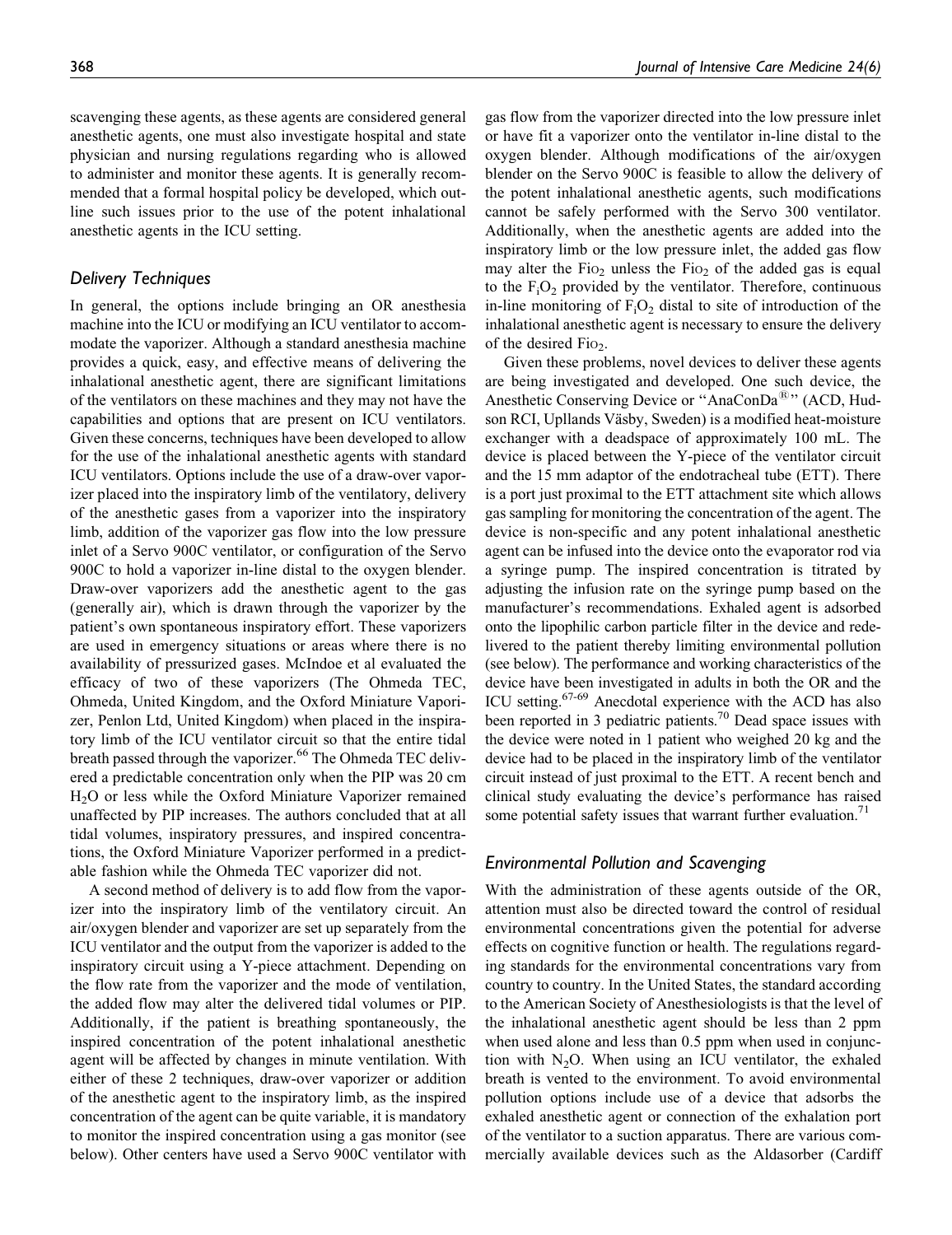Aldasorber, Chartan Aldred, Workship, United Kingdom) which contain activated charcoal to adsorb the exhaled agent.<sup> $2$ </sup> These devices can be modified to fit the exhalation port of the ventilator. Alternatively, tubing can be connected from the exhalation port of the ventilator to the central suction system. Regardless of the device used, obstruction to the exhalation port must be avoided as inadvertent PEEP and barotrauma may occur. When these scavenging systems are in place, evaluations of ICU contamination during the administration of isoflurane for sedation have failed to demonstrate environmental pollution.<sup>73</sup> The effect of the ACD on the environmental concentration of anesthetic gases has also been investigated.<sup>74</sup> Ambient isoflurane concentrations were below internationally recommended peak, long-term exposure limits with a mean of 0.1  $\pm$  0.2 ppm and a maximum value of 0.5 ppm. Environmental pollution may also occur when the patient is disconnected from the ventilator for suctioning or other care. Closed suctioning devices can be used to avoid the need to disconnect the patient from the ventilator.

Equipment for monitoring the inspired concentration of the agent is also recommended. Such monitoring is definitely required if delivery techniques are used in which the vaporizer setting does not equal the inspired concentration as when the vaporizer output is added to the inspiratory limb or the low pressure inlet of the Servo 900C ventilator.

#### Summary

The potent inhalational anesthetic agents are used on a daily basis to provide intraoperative anesthesia. Given their beneficial effects on airway tone and reactivity, they also have a role in the treatment of status asthmaticus that is refractory to standard therapy. The anecdotal reports in both adult and pediatric patients have demonstrated a universally beneficial effect on airway resistance and compliance. Additionally, the adverse effect profile of the most commonly used agent, isoflurane, is limited. Isoflurane undergoes limited metabolism, has a limited risk of hepatitis, does not result in toxic plasma fluoride concentrations even with prolonged administration, and has limited effects on hemodynamic function. Additionally, it remains the least expensive of the agents in current clinical use (isoflurane, desflurane, and sevoflurane). With prolonged administration, tolerance and withdrawal may occur. Other factors that should be addressed when these agents are administered outside of the OR include delivery, monitoring, and scavenging techniques.

The potent inhalational anesthetic agents may be effective for the patient with status asthmaticus that fails to respond to conventional therapy including  $\beta$ -adrenergic agonists (intravenous and inhaled), anticholinergic agents, corticosteroids, and magnesium or when therapy with these agents is limited by adverse effects. Although Wheeler et  $a<sup>163</sup>$  suggest that this therapy be initiated when mechanical ventilation requires a  $PIP \geq$ 40 cm  $H_2O$ ; given the risk for barotrauma in these patients, it may be acceptable to initiate this therapy at a lower PIP  $(30-35 \text{ cm } H_2O)$  if no response to other therapies is noted.

Given the large clinical experience with isoflurane and the above-outlined issues with desflurane and sevoflurane, it appears that isoflurane remains the agent of choice. Therapy can be initiated with an inspired concentration of 1% to 2% with incremental adjustments of  $0.1\%$  every 5 to 10 minutes with the goal of achieving adequate ventilation with a PIP  $\leq$  30 cm H<sub>2</sub>O. Once a response is noted, neuromuscular blocking agents and intravenous sedative agents can be discontinued provided that the expired isoflurane concentration is  $\geq$ 1%. Other therapies for status asthmaticus should be continued with the goal of discontinuing the inhalational anesthetic agent once the acute episode of bronchospasm has resolved. Monitoring during this therapy should include an end-tidal  $CO<sub>2</sub>$  device and in-line monitoring of the isoflurane concentration. Although generally effective, adverse hemodynamic effects of this therapy may occur. Although the results in the literature are generally favorable, one of the significant limitations of retrospective case reports and case series is that there may be an under-reporting of therapeutic failures. Given that, prospective trials are needed to fully determine the role of these agents in the treatment of status asthmaticus.

#### References

- 1. Vitcha JF. A history of Forane. Anesthesiology. 1971;35(1):4-7.
- 2. Robbins J. Preliminary studies of the activity of fluorinated hydrocarbons. J Pharmacol Exp Ther. 1946;86(2):197-200.
- 3. Krantz JC Jr, Carr J, Lu G, Bell FK. Anesthesia. XL. The anesthetic action of trifluoroethyl vinyl ether. J Pharmacol Exp Ther. 1953;108(4):488-495.
- 4. Tucker WK, Munson ES, Holaday DA, Fiserova-Bergerova V, Turner BM. Hepatorenal toxicity following fluroxene anesthesia. Anesthesiology. 1973;39(1):104-107.
- 5. Johnston RR, Cromwell TH, Eger EI 2nd, Cullen D, Stevens WC, Joas T. The toxicity of fluroxene in animals and man. Anesthesiology. 1973;38(4):313-319.
- 6. Harris JA, Cromwell TH. Jaundice following fluroxene anesthesia. Anesthesiology. 1972;37(4):462-463.
- 7. Raventos J. Action of fluothane: new volatile anesthetic. Br J Pharmacol Chemother. 1956;11(4):394-410.
- 8. Le Dez KM, Lerman J. The minimum alveolar concentration (MAC) of isoflurane in preterm neonates. Anesthesiology. 1987;67(3):301-307.
- 9. Gregory G, Eger EI 2nd, Munson ES. The relationship between age and halothane requirement in man. Anesthesiology. 1969;30(5):488-491.
- 10. Kong KL, Willatts SM, Prys-Roberts C. Isoflurane compared with midazolam for sedation in the intensive care unit. BMJ. 1989;298(6683):1277-1280.
- 11. Millane TA, Bennett ED, Grounds RM. Isoflurane and propofol for long-term sedation in the intensive care unit. A crossover study. Anaesthesia. 1992;47(9):768-774.
- 12. Meiser A, Sirtl C, Bellgardt M, et al. Desflurane compared with propofol for postoperative sedation in the intensive care unit. Br J Anaesth. 2003;90(3):273-280.
- 13. Breheny FX, Kendall PA. Use of isoflurane for sedation in the intensive care. Crit Care Med. 1992;20(7):1062-1064.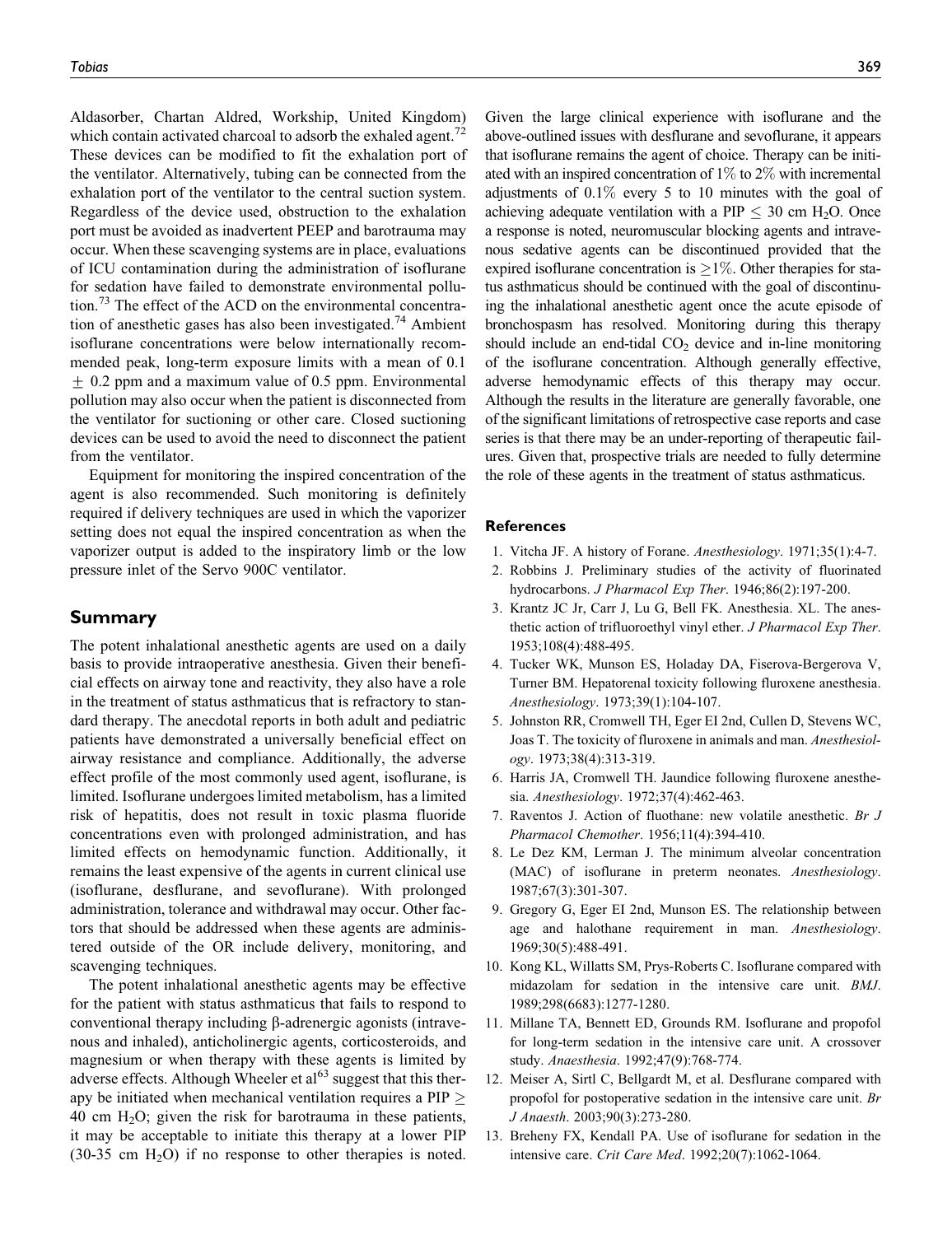- 14. Constant I, Seeman R, Murat I. Sevoflurane and epileptiform EEG changes. Pediatr Anesth. 2005;15(4):266-274.
- 15. Sponheim S, Skraastad Ø, Helseth E, Due-Tønnesen B, Aamodt G, Breivik H. Effects of 0.5 and 1.0 MAC isoflurane, sevoflurane and desflurane on intracranial and cerebral perfusion pressures in children. Acta Anaesthesiol Scand. 2003;47(8):932-938.
- 16. Adams RW, Cucchiara RF, Gronert GA, Messick JM, Michenfelder JD. Isoflurane and cerebrospinal fluid pressure in neurosurgical patients. Anesthesiology. 1981;54(2):97-99.
- 17. Morray JP, Geiduschek JM, Ramamoorthy C, et al. Anesthesiarelated cardiac arrest in children: initial findings of the Pediatric Perioperative Cardiac Arrest (POCA) Registry. Anesthesiology. 2000;93(1):6-14.
- 18. Benumof JL, Augustine SD, Gibbons JA. Halothane and isoflurane only slightly impair arterial oxygenation during one lung ventilation in patients undergoing thoracotomy. Anesthesiology. 1987;67(6):910-915.
- 19. Hirshman CA, Edelstein G, Peetz S, Wayne R, Downes H. Mechanism of action of inhalational anesthesia on airways. Anesthesiology. 1982;56(2):107-111.
- 20. Warner DO, Vettermann J, Brichant JF, Rehder K. Direct and neurally mediated effects of halothane on pulmonary resistance in vivo. Anesthesiology. 1990;72(6):1057-1063.
- 21. Park KW, Dai HB, Lowenstein E, et al. Isoflurane and halothane mediated dilation of the distal bronchi in the rat depends on the epithelium. Anesthesiology. 1997;86(5):1078-1087; discussion 23A-24A.
- 22. Park KW, Dai HB, Lowenstein E, Sellke FW. Epithelial dependence of the bronchodilatory effect of sevoflurane and desflurane in the rat distal bronchi. Anesth Analg. 1998;86(3):646-651.
- 23. Burburan SM, Xisto DG, Ferreira HC, et al. Lung mechanics and morphology during sevoflurane anesthesia in a model of chronic allergic asthma. Anesth Analg. 2007;104(3):631-637.
- 24. Katoh T, Ikeda K. A comparison of sevoflurane with halothane, enflurane, and isoflurane on bronchoconstriction caused by histamine. Can J Anaesth. 1994;41(12):1214-1219.
- 25. von Ungern-Sternberg BS, Saudan S, Petak F, Hantos Z, Habre W. Desflurane but not sevoflurane impairs airway and respiratory tissue mechanics in children with susceptible airways. Anesthesiology. 2008;108(2):216-224.
- 26. Satoh H, Gillette JR, Takemura T, et al. Investigation of the immunological basis of halothane-induced hepatotoxicity. Adv Exp Med Biol. 1986;197:657-773.
- 27. Kenna JG, Neuberger J, Williams R. Evidence for expression in human liver of halothane-induced neoantigens recognized by antibodies in sera from patients with halothane hepatitis. Hepatology. 1988;8(6):1635-1641.
- 28. Kenna JG, Jones RM. The organ toxicity of inhaled anesthetics. Anesth Analg. 1995;81(6 suppl):S51-S66.
- 29. Brown BR Jr, Gandolfi AJ. Adverse effects of volatile anesthetics. Br J Anaesth. 1987;59(1):14-23.
- 30. Wark HJ. Postoperative jaundice in children. The influence of halothane. Anaesthesia. 1983;38(3):237-242.
- 31. Mazze RI, Calverley RK, Smith NT. Inorganic fluoride nephrotoxicity: prolonged enflurane and halothane anesthesia in volunteers. Anesthesiology. 1977;46(4):265-271.
- 32. Spencer EM, Willatts SM, Prys-Roberts C. Plasma inorganic fluoride concentrations during and after prolonged (greater than 24 h) isoflurane sedation: effect on renal function. Anesth Analg. 1991;73(6):731-737.
- 33. Morio M, Fujii K, Satoh N, et al. Reaction of sevoflurane and its degradation products with soda lime. Toxicity of the byproducts. Anesthesiology. 1992;77(6):1155-1164.
- 34. Frink EJ Jr, Malan TP, Morgan SE, Brown EA, Malcomson M, Brown BR Jr. Quantification of the degradation products of sevoflurane in two  $CO<sub>2</sub>$  absorbents during low-flow anesthesia in surgical patients. Anesthesiology. 1992;77(6):1064-1069.
- 35. Mazze RI. The safety of sevoflurane in humans. Anesthesiology. 1992;77(6):1062-1063.
- 36. Reilly CS, Wood AJ, Koshakji RP, Wood M. The effect of halothane on drug disposition: contribution of changes in intrinsic drug metabolizing capacity and hepatic blood flow. Anesthesiology. 1985;63(1):70-76.
- 37. Fuchs AM. Interruption of asthmatic crisis by tribomethanol (Avertin). J Allergy. 1937;8(7):340-346.
- 38. Meyer NE, Schotz S. Relief of severe intractable bronchial asthma with cyclopropane anesthesia: report of case. J Allergy. 1939;10(4):239-240.
- 39. Robertson CE, Steedman D, Sinclair CJ, Brown D, Malcolm-Smith N. Use of ether in life-threatening acute severe asthma. Lancet. 1985;1(8422):187-188.
- 40. Colaco CM, Crago RR, Weisbert A. Halothane for status asthmaticus in the intensive care unit—a case report. Can Anaesth Soc J. 1978;25(4):329-330.
- 41. Genestal M, Jorda MF, Guittard P, Caval E, Cathala B, Lareng L. Treatment of a case of status asthmaticus with halothane [in French]. Nouv Presse Med. 1980;9(44):3360-3361.
- 42. Raine JM, Palazzo MG, Kerr JH, Sleight P. Near-fatal bronchospasm after oral nadolol in a young asthmatic and response to ventilation with halothane. Br Med J (Clin Res Ed). 1981;282(6263): 548-549.
- 43. Schwartz SH. Treatment of status asthmaticus with halothane. JAMA. 1984;251(20):2688-2689.
- 44. Rosseel P, Lauwers LF, Baute L. Halothane treatment in lifethreatening asthma. Intensive Care Med. 1985;11(5):241-246.
- 45. Saulnier FF, Durocher AV, Deturck RA, Lefèbvre MC, Wattel FE. Respiratory and hemodynamic effects of halothane in status asthmaticus. Intensive Care Med. 1990;16(2):104-107.
- 46. Padkin AJ, Baigel G, Morgan GA. Halothane treatment of severe asthma to avoid mechanical ventilation. Anaesthesia. 1997;52(10):994-997.
- 47. Bierman MI, Brown M, Muren O, Keenan RL, Glauser FL. Prolonged isoflurane anesthesia in status asthmaticus. Crit Care Med. 1986;14(9):832-833.
- 48. Revell S, Greenhalgh D, Absalom SR, Soni N. Isoflurane in the treatment of asthma. Anaesthesia. 1988;43(6):477-479.
- 49. Parnass SM, Feld JM, Chamberlin WH, Segil LJ. Status asthmaticus treated with isoflurane and enflurane. Anesth Analg. 1987;66(2):193-195.
- 50. Echeverrria M, Gelb AW, Wexler HR, Ahmad D, Kenefick P. Enflurane and halothane in status asthmaticus. Chest. 1986; 89(1):152-154.